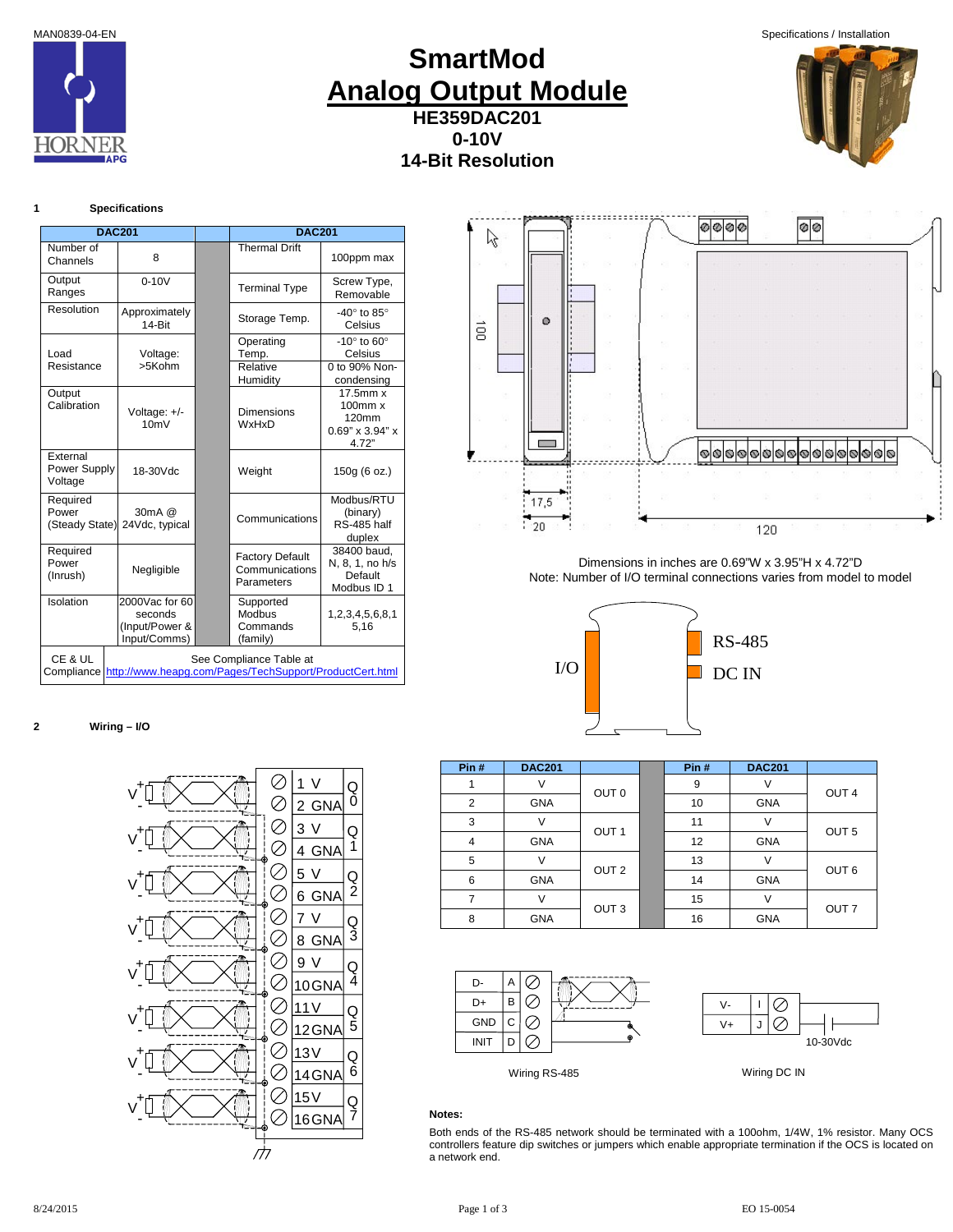# **3 Init Default Setup**

Communication parameters will be set to INIT default after performing the following procedure:

- 1. Install jumper between INIT and GND terminals of the RS-485 port.
- 2. Apply power to Smartmod unit.
- 3. Read parameter words to see current parameters.
- 4. Write changes if necessary.



**The Default Settings Are:** Modbus  $ID = 1$ Baud rate = 9600 Parity = None

Stop Bits = 1 Data Bits  $= 8$ No handshake

> **Note**: There are 2 types of default settings possible: 1. Factory default as described in section 1 (Specifications)

# **4 Configuration DATA**

SmartMod Configuration settings are mapped into Modbus Register space. This configuration data may be modified with any Modbus/RTU Master device. For convenience, Horner APG has developed a variety of Cscape application files which allow an OCS (Xle, NX, LX, QX) to act as a SmartMod configuration device. Initial configuration of SmartMod module should be done on an individual basis, since all modules come from the factory with a default Modbus ID of 1. Once each module on the network has its own unique Modbus ID, further configuration adjustments can be made with the entire network powered.

All configuration parameters listed below (except 40012 Channel Enable) are stored in EPROM. This means they should not be constantly rewritten.

|                           | Configuration Parameters - Registers 40001 through 40013 |           |              |                                               |  |  |
|---------------------------|----------------------------------------------------------|-----------|--------------|-----------------------------------------------|--|--|
| <b>Modbus</b><br>Register | <b>Description</b>                                       | Min       | Max          | <b>Default</b>                                |  |  |
| 40001-<br>40005           | Reserved                                                 |           |              |                                               |  |  |
| 40006                     | <b>Communications Parameters</b>                         | See Table |              | 38.4kbau<br>d, N, 8, 1,<br><b>RTU</b><br>Mode |  |  |
| 40007                     | Modbus ID(Address)                                       | 1         | 255          |                                               |  |  |
| 40008                     | Rx/Tx Delay (in 2mS steps)                               | $\Omega$  | 255          | 0 <sub>m</sub> S                              |  |  |
| 40009                     | Watchdog Timer (in 0.5s<br>steps)                        | $\Omega$  | 255          | 10(5s)                                        |  |  |
| 40010                     | Modbus Coil Data                                         |           | See I/O Data | Not Configuration Data -                      |  |  |
| 40011                     | Reserved                                                 |           |              |                                               |  |  |
| 40012                     | Reserved                                                 |           |              |                                               |  |  |
| 40013                     | Reserved                                                 |           |              |                                               |  |  |
| 40014                     | Output Type                                              | 255       | 255          | 255 (All<br>channels<br>Voltage)              |  |  |

|               | <b>Register 40006 (Communications Parameters) Bit Definition</b> |                           |                     |             |                  |                     |            |                  |  |
|---------------|------------------------------------------------------------------|---------------------------|---------------------|-------------|------------------|---------------------|------------|------------------|--|
| Bits 7-<br>15 | Bit 6                                                            | Bit 5                     | Bit 4               | Bit 3       | Bit 2            | Bit 1               | Bit 0      |                  |  |
| Unused        | Mode                                                             | Parity                    |                     |             |                  | Data<br><b>Bits</b> |            | <b>Baud Rate</b> |  |
|               | $0 = ASCII$                                                      | Value                     | Meaning             | $0 = 7$     | Value            |                     | Meaning    |                  |  |
|               |                                                                  | Mark<br>Data<br>0<br>Mode | O                   |             | <b>1200 baud</b> |                     |            |                  |  |
|               |                                                                  |                           | <b>Bits</b><br>Even |             |                  |                     | 2400 baud  |                  |  |
|               | $1 = RTU$                                                        | $\overline{2}$            | Odd                 | $1 = 8$     | 2                |                     | 4800 baud  |                  |  |
|               | Mode                                                             | 3                         | Space               | Data        | 3                |                     | 9600 baud  |                  |  |
|               |                                                                  |                           |                     | <b>Bits</b> | 4                |                     | 19200 baud |                  |  |
|               |                                                                  |                           |                     |             | 5                |                     | 38400 baud |                  |  |
|               |                                                                  |                           |                     |             | 6, 7             |                     | Unused     |                  |  |
| NOTE:         |                                                                  |                           |                     |             |                  |                     |            |                  |  |

Data bits number is ignored, in ASCII mode it is fixed at 7 and in RTU mode it is fixed to 8. In RTU mode the parity bit is ignored (parity is fixed at NONE).

| Register 40010 (Mirror of Coil Data) Bit Definition |                             |                             |                             |  |  |  |
|-----------------------------------------------------|-----------------------------|-----------------------------|-----------------------------|--|--|--|
| <b>Bit 3-15</b>                                     | Bit 2                       | Bit 1                       | Bit 0                       |  |  |  |
|                                                     | Power-up Event<br>(Coil 11) | Watchdog Event<br>(Coil 10) | Watchdog Enabled<br>(Coi 9) |  |  |  |
| Unused                                              |                             | $0 = Disable$ Input         |                             |  |  |  |
|                                                     |                             | $1 =$ Enable Input          |                             |  |  |  |

|       |               | Slew Rate Settings (Register 40012/40013) |               |               |
|-------|---------------|-------------------------------------------|---------------|---------------|
|       | $15 - 12$     | $11 - 08$                                 | $07 - 04$     | $03 - 00$     |
| 40012 | SIr Output #5 | SIr Output #1                             | SIr Output #4 | Sir Output #0 |
| 40013 | SIr Output #7 | SIr Output #3                             | SIr Output #6 | SIr Output #2 |

| Value           | V/s  | mA/s     | Value           | V/s       | mA/s |
|-----------------|------|----------|-----------------|-----------|------|
| 00h             |      | Disabled | 07h             | 9.60      | 19.2 |
| 01h             | 0.15 | 0.30     | 08h             | 19.2      | 38.4 |
| 02 <sub>h</sub> | 0.30 | 0.60     | 09h             | 38.4      | 76.8 |
| 03h             | 0.60 | 1.20     | 0Ah             | 76.8      | 153  |
| 04h             | 1.20 | 2.40     | 0 <sub>Bh</sub> | 153       | 306  |
| 05h             | 2.40 | 4.80     | 0Ch             | Immediate |      |
| 06h             | 4.80 | 9.60     |                 |           |      |

1. Pactory default as described in section 1 (Specifications) Specify the slew rate / rising time of rising outputs. The value of each output is made of 2. Default after INIT as described in section 3 (INIT Default Setup) 4 bits, as shown in the table.

Manufacturer default: 0Ch / Immediate

| Register 40014 (Output Type) Bit Definition |                        |          |          |          |  |
|---------------------------------------------|------------------------|----------|----------|----------|--|
| <b>Bit 4-15</b>                             | Bit 3                  | Bit 2    | Bit 1    | Bit 0    |  |
|                                             | Output 3               | Output 2 | Output 1 | Output 0 |  |
| Unused                                      | $0 =$ Current (0-20mA) |          |          |          |  |
|                                             | $1 =$ Voltage (0-10V)  |          |          |          |  |

## **5 Input/Output DATA**

SmartMod Analog I/O utilizes both Modbus Registers (40001-40030) and Coils (1-11). It is possible to access all data using Registers only, because the Coils can be accessed through Register 40010.

The following tables lists all Modbus I/O data available.

|                           | I/O Register Data (Registers 40010-40026) |            |                |                |       |
|---------------------------|-------------------------------------------|------------|----------------|----------------|-------|
| <b>Modbus</b><br>Register | <b>Description</b>                        | Access     | <b>Minimum</b> | <b>Maximum</b> | Units |
| 40010                     | Mirror of Coil Data                       | Read/Write | n/a            | n/a            | n/a   |
| 40015                     | Output 0                                  | Read/Write | $\Omega$       | 10000          | 1mV   |
| 40016                     | Output 2                                  | Read/Write | $\Omega$       | 10000          | 1mV   |
| 40017                     | Output 4                                  | Read/Write | $\Omega$       | 10000          | 1mV   |
| 40018                     | Output 6                                  | Read/Write | $\Omega$       | 10000          | 1mV   |
| 40019                     | Output 1                                  | Read/Write | $\Omega$       | 10000          | 1mV   |
| 40020                     | Output 3                                  | Read/Write | $\Omega$       | 10000          | 1mV   |
| 40021                     | Output 5                                  | Read/Write | $\Omega$       | 10000          | 1mV   |
| 40022                     | Output 7                                  | Read/Write | $\Omega$       | 10000          | 1mV   |
| 40023                     | Default/Safe Value Out 0                  | Read/Write | $\Omega$       | 10000          | 1mV   |
| 40024                     | Default/Safe Value Out 1                  | Read/Write | $\Omega$       | 10000          | 1mV   |
| 40025                     | Default/Safe Value Out 2                  | Read/Write | $\Omega$       | 10000          | 1mV   |
| 40026                     | Default/Safe Value Out 3                  | Read/Write | $\Omega$       | 10000          | 1mV   |
| 40027                     | Default/Safe Value Out 4                  | Read/Write | $\Omega$       | 10000          | 1mV   |
| 40028                     | Default/Safe Value Out 5                  | Read/Write | $\Omega$       | 10000          | 1mV   |
| 40029                     | Default/Safe Value Out 6                  | Read/Write | $\Omega$       | 10000          | 1mV   |
| 40030                     | Default/Safe Value Out 7                  | Read/Write | $\Omega$       | 10000          | 1mV   |

| <b>Modbus</b><br>Coil | <b>Description</b> | <b>Access</b> |
|-----------------------|--------------------|---------------|
| 00009                 | Watchdog Enabled   | Read/Write    |
| 00010                 | Watchdog Event     | Read/Write    |
| 00011                 | Power-up Event     | Read/Write    |